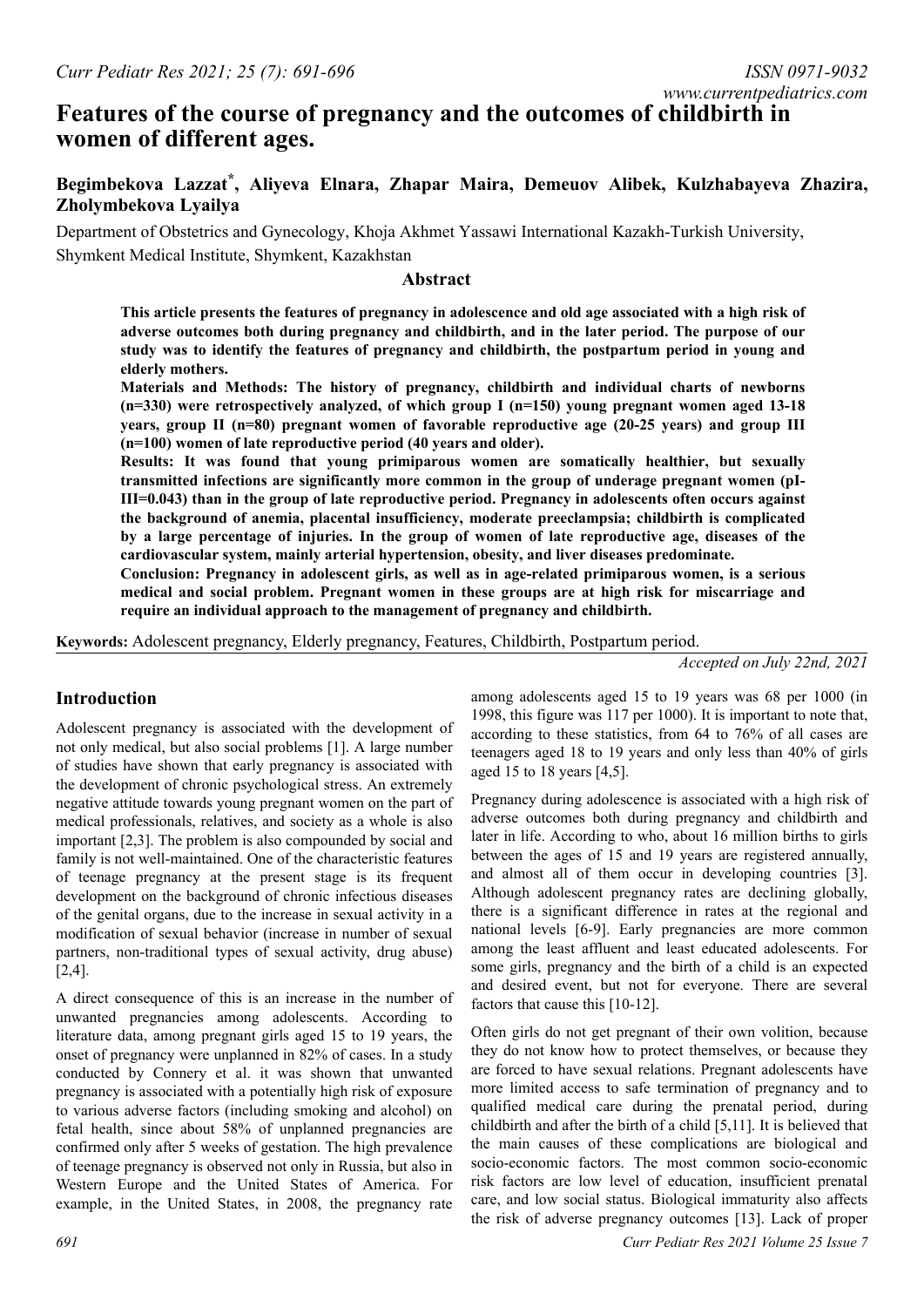prenatal care, insufficient weight gain, and smoking during pregnancy are considered risk factors for adverse outcomes among newborns, including low birth weight, preterm birth, and infant mortality. Some medical risk factors may also affect the health of the mother and child. It is shown that only 47% of adolescents receive adequate medical supervision in the first trimester of pregnancy, while among women aged 20 and over, this figure is about 78%. Only 11.6% of adolescents receive adequate follow-up at later stages of pregnancy, and 5% do not go to medical institutions at all during the entire pregnancy [14-16].

In recent years, the medical and social aspects of youth reproductive health have become particularly relevant in connection with the problem of qualitative and quantitative reproduction of the population, as well as the deterioration of the health of mothers and their children. Who States that the optimal age for giving birth to a child is between 20 and 30 years. Both early (under 19 years of age) and late (over 35 years of age) births often have an adverse effect on the health of women and children [9].

Late delivery is also a medical and social problem. Only 5% of 40-years-old women have a successful pregnancy. It is established that pregnancy in forty-year-old primeval and older can be more difficult than at an age favorable for childbearing. Age-related pregnant women are at greater risk of complications such as hypertension, gestational diabetes, miscarriage, placental insufficiency, and a high percentage of operative deliveries. The number of cases of genetic pathology and malformations in the fetus during pregnancy after 40 years is significantly higher than among women of favorable reproductive age [17,18]. Thus, pregnancy in adolescent girls, as well as in age-related primiparous mothers, is a serious problem. A comparative assessment of the course of pregnancy and childbirth in these age groups is of particular interest. The aim of the study is to determine the specific course of pregnancy, the outcome of childbirth and the health status of newborns in the city of Shymkent (Kazakhstan) in different age groups.

### **Materials and Methods**

The study was conducted on the basis of the perinatal center of Shymkent. The city's perinatal center is a large health care facility with an annual number of births of more than 3,500. The method of a retrospective epidemiological case-control study (analysis of archival materials for 2015-2019) was chosen for the research. Statistical data processing was carried out using the integrated system for complex statistical analysis and data processing "Statistica 6.1".

The critical significance level for testing statistical hypotheses was assumed to be 0.05. Since the distribution of indicators was nonparametric, Pearson's Chi-square  $(\chi^2)$  with the Yates correction was used to compare the groups. The authors retrospectively analyzed the history of pregnancy, childbirth and individual charts of newborns (n=220), of which the main (I) group (n=150) young pregnant women aged 13-18 years, the comparison group  $(III)$   $(n=100)$  women of the late reproductive period (40 years and older), the comparison group (II) (n=80) pregnant women of favorable reproductive age (20-25 years). Criteria for inclusion of patients were such indicators as residence in the city of Shymkent, voluntary informed consent, all women were primiparous. Anamnestic data were studied; the levels of physical and sexual development of adolescents, as well as the course of pregnancy, somatic and gynecological health of patients were evaluated.

### **Results and Discussion**

The study revealed that the average age of the examined pregnant women was: in group I:  $15.7 \pm 0.63$  years, in group II:  $24.1 \pm 1.27$  years, in group III:  $43.5 \pm 1.87$  years. According to our data, the average age of menarche significantly differed in groups I and III of the study and was  $12.4 \pm 1.26$  years for group I,  $14.02 \pm 1.23$  years for group III (pI-III=0.001), and  $13.9 \pm 1.52$  years for group II. There were statistically significant differences in sexual debut between groups I and III (pI-III=0.001). The average age at the beginning of sexual activity: in the group of young pregnant women 13-17 years  $(I)=14.7 \pm 1.2$  years, in the group of girls 20-25 years (II)=18.9  $\pm$  1.1 years, in the group of women 40 years and older  $(III)=18.9 \pm 1.26$  years. The study of social status revealed that all young pregnant women in the first group were University students 3.6%, schools 44.2%, colleges 8.3% and Housewives 44.2%. In groups II and III, higher education is provided for girls, in (II) group 79.4%, in (III) group 67.1% of women.

The results of the conducted studies showed that the incidence of anatomically narrow pelvis is significantly higher  $(\chi^2=12.672, p=0.001)$  in the group of young pregnant women (I) compared to the group of late reproductive age (III) and is respectively: I group 33.7%, III group 5%, in group II this indicator was 14%. Young pregnant women had a high infection index 20% of underage pregnant women (I group) had a sexually transmitted infection, which is 4 times more often ( $\chi^2$ =4,400, p I-III=0.036) than in the group of women of late reproductive age (III group) 5% and 12% more often  $(\gamma^2=0.184 \text{ p} \text{ III}=0.598)$  than in the group of pregnant women of favorable reproductive age (II group) 14%. Special attention should be paid to the initial state of the mother before delivery.

It was revealed that the highest percentage of Extra Genital Pathology (EGP) was observed in group III women 73.3%, in young pregnant women (group I) this indicator was 52.9%, in group II 63.3%. The most common pathology in all three groups were such diseases as anemia: in group I 68.3 %, in group II 50%, in group III 58% ( $\chi^2$ =0.929 p III=0.335); in groups I and II: kidney diseases 38.3% and 28% of cases, respectively  $(\chi^2=0.541, \text{ pI-II}=0.541)$ ; Vegetative-Vascular Dystonia (VSD) in 23.3% and 22% of cases, respectively  $(\chi^2=0.002, \text{ pI-II}=0.963);$  in group III, diseases of the cardiovascular system prevailed, mainly arterial hypertension 44%, obesity 39%, diseases of the liver and biliary system 18%. According to our data, 18 young pregnant women aged 13-18 years (15%) were pregnant against the background of chronic nicotine intoxication.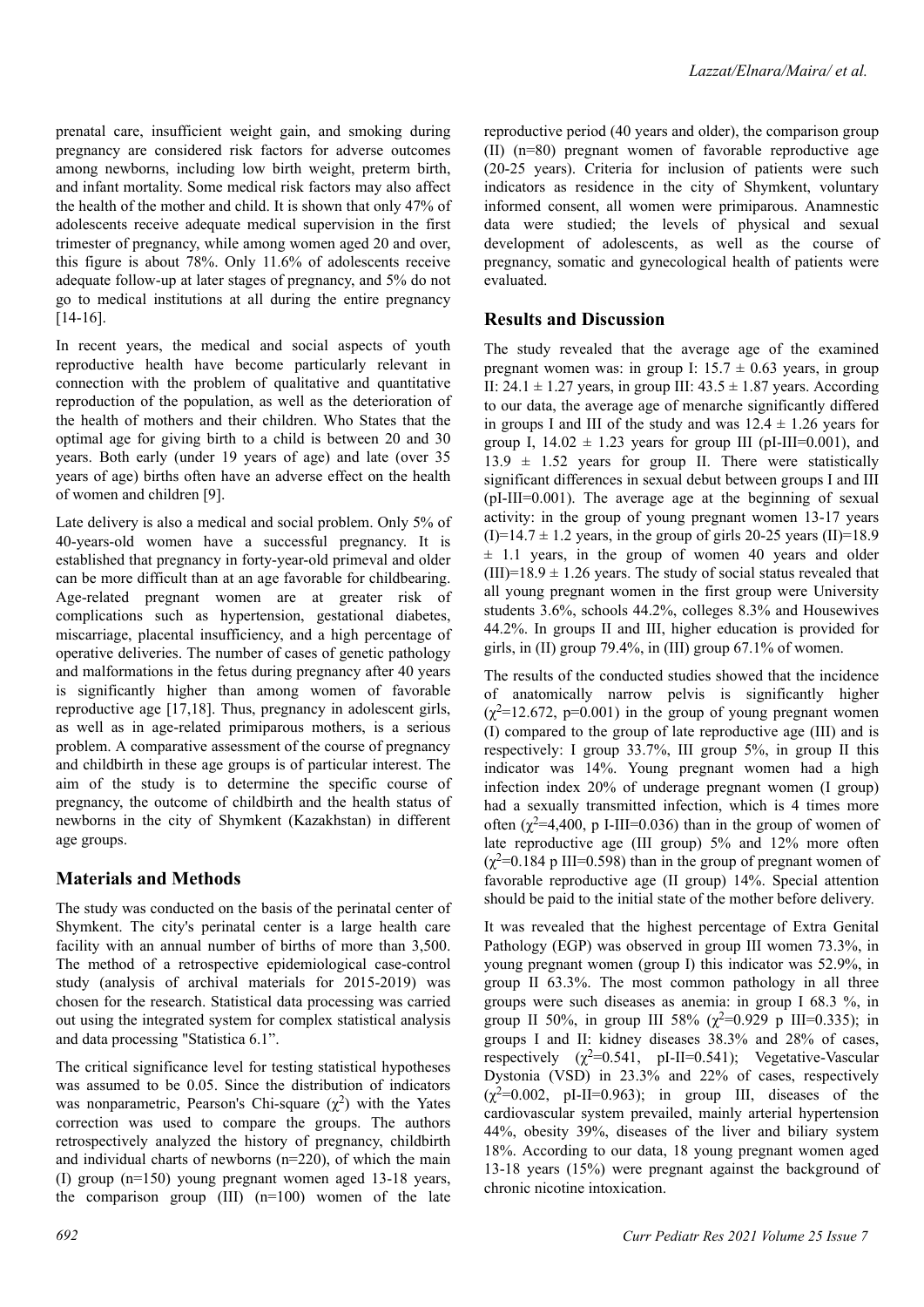A risk factor contributing to the development of complications of pregnancy and childbirth was late registration for pregnancy. We found statistically significant differences in the groups: only a third of young pregnant women (group I) (34.8%) went to a women's consultation before 12 weeks, which is 2.4 times less than in the group of women of favorable reproductive age (group II) 83.52% ( $\chi^2$ =11.916 p I–II=0.001) and 2 times less than in the group of women of late reproductive age (group III)  $(\gamma^2=6.764 \text{ p I-III}=0.016)$ . The majority of patients in group I (50%) were registered at a period of 13 to 28 weeks, after 28 weeks 13.2% of young pregnant women, 2% of young primiparous women were not under observation (Figure 1).



**Figure 1.** Gestational age at the time of registration.

With late turnout, the percentage of coverage for biochemical screening at 8-13 weeks and ultrasound screening for determining congenital fetal abnormalities and chromosomal abnormalities at 12-13 weeks is significantly reduced in young pre-pregnancies. The nature of pregnancy and its complications is of particular interest.

We found statistically significant differences in the development of early toxicosis in the group of underage pregnant women in comparison with the group of women of late reproductive age (pI-III=0.007).

The frequency of this pathology was 30% in group I, 12% and 6% among pregnant women in groups II and III, respectively. The risk of termination of pregnancy and moderate preeclampsia is also high in group I (24.2% and 20.8%, respectively).

However, the highest percentage of these pregnancy complications was detected in group III (age-related pregnant women): the threat of termination of pregnancy in group I was noted in 24.2% of cases, group II-20%, group III-48% (PI-III=0.048), moderate preeclampsia in group I-20.8%, group II-6% and group III-30% (pI-II=0.066; pII-III=0.018), placental insufficiency in 10.8%, 14% and 18% of cases, respectively (Table 1).

| <b>Complications</b><br>during pregnancy |               | Ш              | Ш                 | Significance of differences, x2/p |              |              |
|------------------------------------------|---------------|----------------|-------------------|-----------------------------------|--------------|--------------|
|                                          | (13-18 years) | (20-25 years)  | (40 years of age) |                                   |              |              |
|                                          | $N = 150$ (%) | N=80 (%)       | N=100 (%)         | $1 - 11$                          | $I-III$      | $II-HI$      |
| Threat of termination<br>of pregnancy    | 24,2          | 20             | 48                | 0.075, 0.785                      | 3.902, 0.048 | 3.557, 0.059 |
| Early<br>morning<br>sickness             | 30            | 12             | 6                 | 3.224, 0.073                      | 6.800, 0.009 | 0.372, 0.542 |
| Moderate<br>preeclampsia                 | 20,8          | $6\phantom{1}$ | 30                | 3.387, 0.066                      | 0.649, 0.421 | 5.569, 0.018 |
| Placental insufficiency                  | 10,3          | 14             | 18                | 0.190, 0.663                      | 0.820, 0.365 | 0.038, 0.645 |
| of<br>Anemia<br>pregnant<br>women        | 68,3          | 50             | 58                | 0.929, 0.335                      | 0.215, 0.643 | 0.073, 0.767 |
| Congenital<br>malformation               | 2,5           | 2              | 6                 | 0.133, 0.716                      | 0.394, 0.526 | 0.222, 0.638 |

*Table 1.* Prevalence of the complications during the pregnancy.

In 6.0% of cases, congenital malformations of the fetus were detected in the group of age-related pre-pregnancies (group III), which is 4% more often than in the group of reproductive age (2%). Analysis of the birth history showed that natural birth was observed in 73% of young pregnant women (group I), in 54% of cases in pregnant women of favorable reproductive age (group II) and in 40% of age-related pregnant women (group III). The frequency of operative delivery is statistically significantly higher in the group of women of the late reproductive period (group III) 60%, which is 2.2 times more often than in the group of young women (group I: 27%, group II: 46%, pI-III=0.011).

One of the main causes of adverse perinatal outcomes in children born to adolescent mothers is hypertensive disorders during pregnancy. The frequency of hypertensive disorders among pregnant adolescents was 18% (36 cases), which is 3 times higher (6%) than among women aged 20 to 30 years [19-24]. Complications that develop in children with severe hypertensive disorders are determined by a complex of hypoxic and metabolic disorders, associated with immaturity of the cardiovascular system, which is the main factor leading to damage to the Central nervous system [7,25].

The most common pathologies in children with gestosis in the antenatal period are chronic hypoxia and fetal growth retardation, as well as their combination, in the postnatal period prematurity, respiratory distress syndrome, asphyxia, and cerebral disorders [26]. Results of a study conducted by Ganchimeg et al. showed that the risk of developing hypertensive disorders in unborn adolescent girls is 1.7 times higher than in adult patients [27]. The risk of death in the late neonatal period among children born to adolescent mothers is 1.5%, compared with 0.7% among mothers aged 20 years and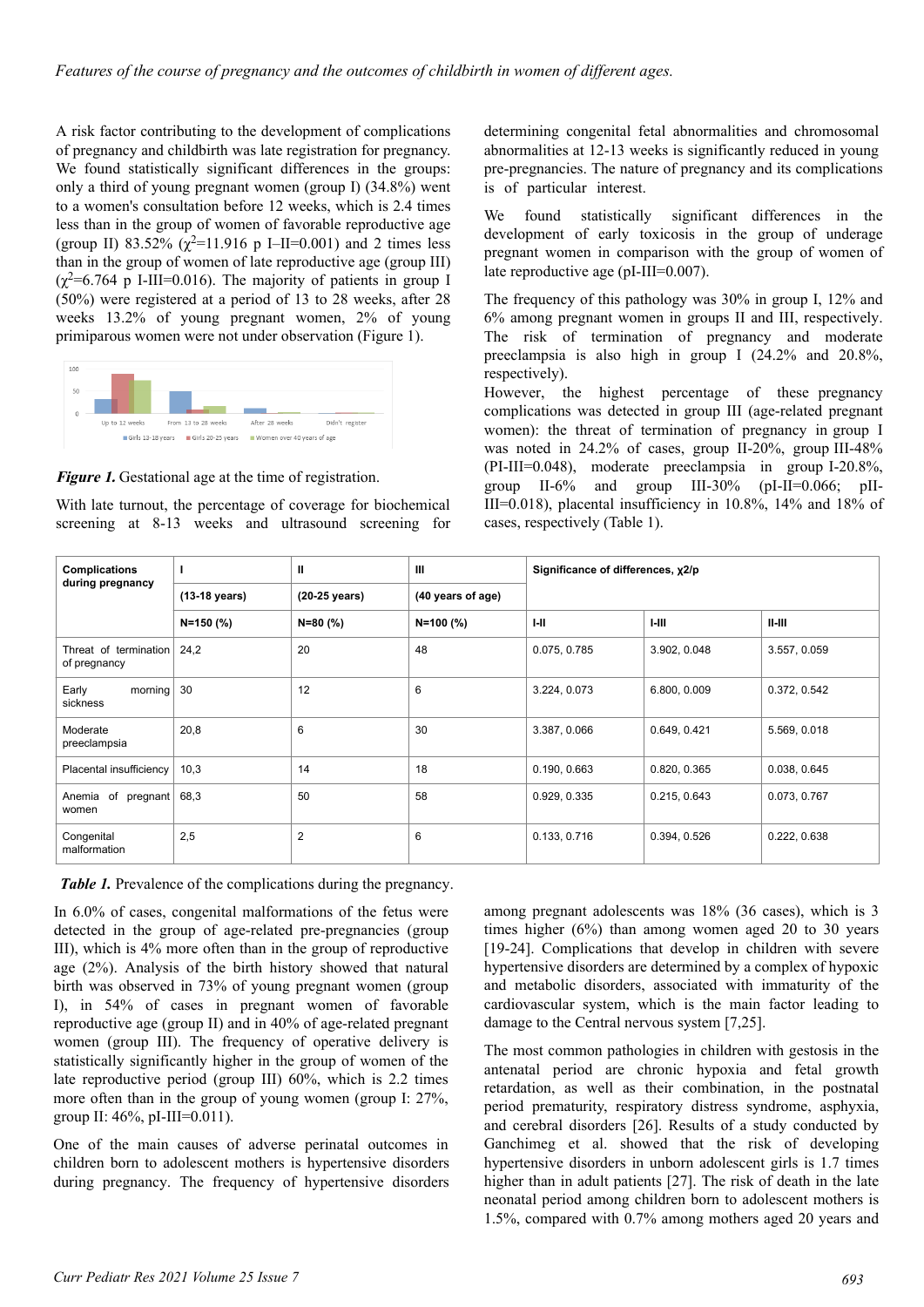older. The high frequency of perinatal complications is not directly due to the age of the first-born, and the most important are social risk factors, such as bad habits, insufficient financial security, unregistered marriage, burdened somatic and obstetric-gynecological anamnesis [28].

According to a large prospective study conducted by Chen et al., childbirth in adolescents under 18 years of age was associated with a significant increase in the frequency of fetal hypoxia in childbirth and, consequently, a lower Apgar score. In addition, it has been shown that among children born to adolescent mothers, the risk of low birth weight is significantly higher. As with most other studies, high infant mortality was found, which is largely associated with a high rate of preterm birth in adolescents. According to the study, the risk of maternal mortality was higher among patients under the age of 16 and correlated with socio-demographic factors such as poverty, low level of education, insufficient prenatal care and social status [29].

One of the limitations of many studies of adolescent mothers is the lack of information about whether pregnancy is desirable, while this may affect a woman's behavior during pregnancy and her attitude to prenatal care. In addition, the prevalence of diet disorders, alcohol and drug abuse, is higher among adolescents, which can negatively affect unplanned pregnancy. Children born to adolescent mothers have a higher risk of maternal maltreatment and higher rates of chronic diseases, a higher incidence of accidents and injuries, and behavioral and emotional disorders. It is important to note that the higher prevalence of behavioral problems in children born to adolescent mothers is mainly due not to the young age of the mother, but to her psychological state when raising the child [30]. Literature data indicate that the social and psychological difficulties associated with early birth of the first child are long-term.

However, there is no evidence that providing social support to pregnant adolescents, for example, with additional home visits, reduces the incidence among infants. Studies have shown that children born to adolescent mothers are at risk of developing cognitive and social deficits. Adverse social conditions, including lack of interaction with parents, child abuse, psychological violence in the family, verbal abuse and threats of physical violence during this critical period of development can have a profound impact on the formation of neural connections and neurotransmitter networks, which potentially leads to impaired brain development in children from adolescent mothers [31].

### **Discussion**

The frequency of teenage pregnancy in the dynamics of the years has a downward trend, the number of young mothers only every 6-th received pregravidarnaya training, and 5 each have been avtomobilnoj, and is of avtomobilnyh to 19 years old at 45.9% had no experience of unsuccessful pregnancy in history, and only 54% avtomobilnyj with this pregnancy were able to carry the pregnancy to full-term period. Of those who gave birth during adolescence, only one-third were students, two-thirds had a secondary school education, and of this number of students, only 7.4% were enrolled in higher Education, while the remaining 92.5% were students of Susa. Preventive work to prevent unplanned and adolescent pregnancies can be effective if the work is strengthened with this contingent.

Girls who become mothers at an early age and have a low level of education are at high risk of re-pregnancy with short intervals between each child. The level of education among adolescent girls is highly correlated with their reproductive behavior and their level of health awareness. The occurrence of repeated pregnancy before the age of 19 years in 18.5% indicates the ineffectiveness of the measures taken for contraception and family planning, in all 37 cases of repeated pregnancies, the recommended 2 years intergenetic interval was not maintained in 100%. Childbirth in adolescence is associated with a high frequency of pathological deliveries (only 3 out of 10 physiological deliveries), a high frequency of instrumental interventions, a high frequency of maternal and perinatal injuries, and hospitalization of newborns in intensive care units.

In the course of the study, we did not find significant differences in the incidence of newborns in the study groups. As a result of the analysis of fetal factors, the following data were obtained: birth of children in a state of asphyxia was registered in 24.2% of patients in group I, in 28% of patients in group II  $(\chi^2=0.047 \text{ p }$  I-II=0.829) and in 38% of patients in group III ( $\chi^2$ =1.351 p I-III=0.245). Hypoxic damage to the fetal Central nervous system was diagnosed in 1.7% of group I newborns, 2% of group II newborns, and 5% of group III newborns. Intrauterine infection occurred in 3.3% of newborns from mothers aged 13-17 years and 4% of newborns from mothers aged 40 years and older, as well as newborns from mothers aged 13-17 years had a lower body weight and smaller height. The average weight of children born to pregnant women aged 13-17 years was 3048 ( $\pm$  611.7) g, the average height of children was 50 ( $\pm$  3.54) cm, in groups II and III, respectively, 3488 ( $\pm$  469.3) g, 53.7 ( $\pm$  2.23) cm and 3447 ( $\pm$ 493) g, 52.37(± 2.73) cm.

## **Conclusion**

Thus, the majority of young primiparous women have an earlier onset of sexual activity (15.7 years) in comparison with women of late reproductive age (p=0.001). By the time of pregnancy, young primiparous are somatically healthier. However, the presence of sexually transmitted infections is more common in the group of girls aged 13-18 years than in the group of women of late reproductive age ( $\chi^2$ =4,400, pI- $III=0.036$ ). In the group of women of late reproductive age, diseases of the cardiovascular system predominate, mainly arterial hypertension, obesity, liver and biliary system diseases.

### **References**

1. Ayazbekov A, NurkhasimovaR, Kulbayeva S, et al. Features of pregnancy, childbirth and postpartum period of young mothers. Electron J Gen Med 2020;17(6):1-8.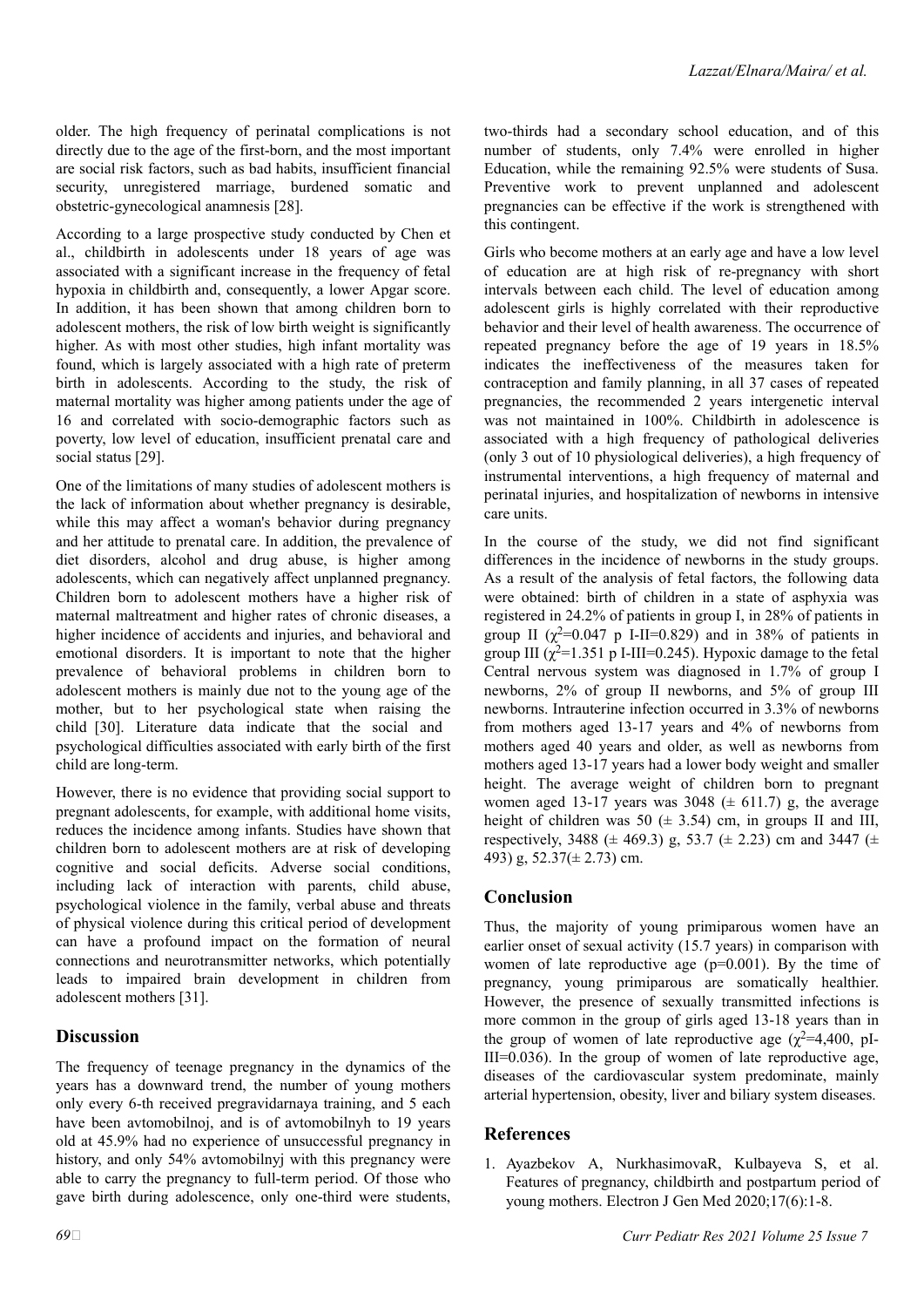- 2. Schutte L.The implementation of a school-based sexeducation program in the Netherlands. Health Education Research 2014;29(4):583-597.
- 3. Salam RA,Faqqah A, Sajjad N et al. Improving adolescent sexual and reproductive health: a systematic review of potential interventions. J Adolesc Health 2016;59:11-28.
- 4. Sandoy IF, Mudenda M, Zulu J, et al. Effectiveness of a girls' empowerment programme on early childbearing, marriage and school dropout among adolescent girls in rural Zambia: Study protocol for a cluster randomized trial. Health Educ Behav 2016;17:588.
- 5. SarnquistC, Sinclair J, OmondiMboya B, et al. Evidence that classroom-based behavioral interventions reduce pregnancy-related school dropout among nairobi adolescents. Health Educ Behav 2016.
- 6. Luttges DC, Leyton MC, Leal FI, et al. Implications of chilean legal framework in teen pregnancy prevention: Conflict and insecurity in health professionals. Rev Med Chil 2016;144(10):1260–5.
- 7. Laryusheva TM, Istomina IG, Baranov AN.Comparative characteristics course of pregnancy and delivery outcomes of young and elderly mothers. Sys Rev Pharm 2016; 65(1): 34–42.
- 8. Zagdaj SP, Ermasheva MA. Features of pregnancy, childbirth and postpartum period of young mothers. Electron J Gen Med 2017;1:138–42.
- 9. Stepashov NS, Berdnikova TV. Marriage of mothers and mothers. In the book: Family in the modern world. Proceedings of the All-Russian scientific-practical conference with international participation. Kursk 2017:141–5.
- 10. Chernyh AV, Belov EV, Shevcov AN. Anthropometric indices of the transverse contracted gas in primiparous juniors. New Science: From Ideas to Results 2016;1–2: 5– 7. (in Russian)
- 11. Barinov SV, Shamina IV, TirskayaYuI, et al. The course of pregnancy and births in the age aspect. Fundamental clinical medicine 2016;1(2):18–24.
- 12. Shevlyukova TP, Chabanova NB, Galieva GD, et al.Peculiarities of the gestational period during adolescence. Relevant scientific research in the modern world. 2017; 6–2(26): 110–13.1.
- 13. Socolov DG, Lorga M, Carauleanu A, et al. Pregnancy during adolescence and associated risks: an 8-year hospitalbased cohort study (2007–2014) in Romania, the country with the highest rate of teenage pregnancy in Europe. Biomed Res Int 2017; 2017: 9205016.
- 14. Muc E, Yu, Chizhova ZhG, et al. The health status of sixteen-year-old girls. Smolensk honey. Almanac 2017;4:82–5.
- 15. Medhi R, Das B, Das A, et al. Adverse obstetrical and perinatal outcome in adolescent mothers associated with first birth: A hospital-based case-control study in a tertiary care hospital in North-East India. Adolesc Health Med Ther 2016;7:37–42.
- 16. Yu SH, Mason J, Crum J, et al. Differential effects of young maternal age on child growth. Glob Health Action 2016;9(1):31171.
- 17. Salam RA, Faqqah A, Sajjad N, et al. Improving adolescent sexual and reproductive health: a systematic review of potential interventions. Adolesc Health 2016;59(4S): S11– 28.
- 18. Lee SH, Lee SM, Lim NG, et al. Differences in pregnancy outcomes, prenatal care utilization, and maternal complications between teenagers and adult women in Korea: A nationwide epidemiological study. Medicine (Baltimore) 2016;95(34):e4630.
- 19. SedghG,Finer LB, Bankole A, et al. Adolescent pregnancy, birth, and abortion rates across countries: Levels and recent trends. J Adolesc Health 2015;56:223-230.
- 20. Short MB, Catallozzi M, Breitkopf CR et al. Adolescent intimate heterosexual relationships: Measurement issues J Pediatr Adolesc Gynecol 2013;26:3-6.
- 21. Sober S, Shea JA, Shaber AG, et al. Postpartum adolescents' contraceptive counselling preferences. Eur J Contracept Reprod Health Care 2017.
- 22. Sznajder KK, Tomaszewski KS, Burke AE, et al. Incidence of discontinuation of long-acting reversible contraception among adolescent and young adult women served by an urban primary care clinic. J Pediatr Adolesc Gynecol 2017;30: 53-57.
- 23. Tocce KM, Sheeder JL, Teal SB et al. Rapid repeat pregnancy in adolescents: Do immediate postpartum contraceptive implants make a difference? Am J Obstet Gynecol 2012;206:1-7.
- 24. Vallès X, Lusala PL, Devalière H, et al. Network analysis of knowledge and practices regarding sexual and reproductive health: A study among adolescent street girls in Kinshasa (DRC). Eur J Contracept Reprod Health Care. 2016';13:1-8.
- 25. Wall-Wieler E, Roos LL, Nickel NC, et al. Teenage pregnancy: The impact of maternal adolescent childbearing and older sister's teenage pregnancy on a younger sister. BMC Pregnancy Childbirth. 2016;16:120.
- 26. Walsh K, Basu A, Werner E, et al. Associations among child abuse, depression, and interleukin-6 in pregnant adolescents: Paradoxical findings. Psychosom Med 2016;78:920-930.
- 27. Wellings K, Palmer MJ, Geary RS, et al. Changes in conceptions in women younger than 18 years and the circumstances of young mothers in England in 2000-12: An observational study. Lancet 2016;388:586-595.
- 28. Wilkie GL, Leung K, Kumaraswami T, et al. Effects of obstetric complications on adolescent postpartum contraception and rapid repeat regnancy. J Pediatr Adolesc Gynecol 2016;29:612-616.
- 29. Williamson N. Motherhood in childhood, facing the challenge of adolescent pregnancy New York: United Nations population fund. 2013;132.
- 30. Wilson-Mitchell K, Bennett J, Stennett R. Psychological health and life experiences of pregnant adolescent mothers